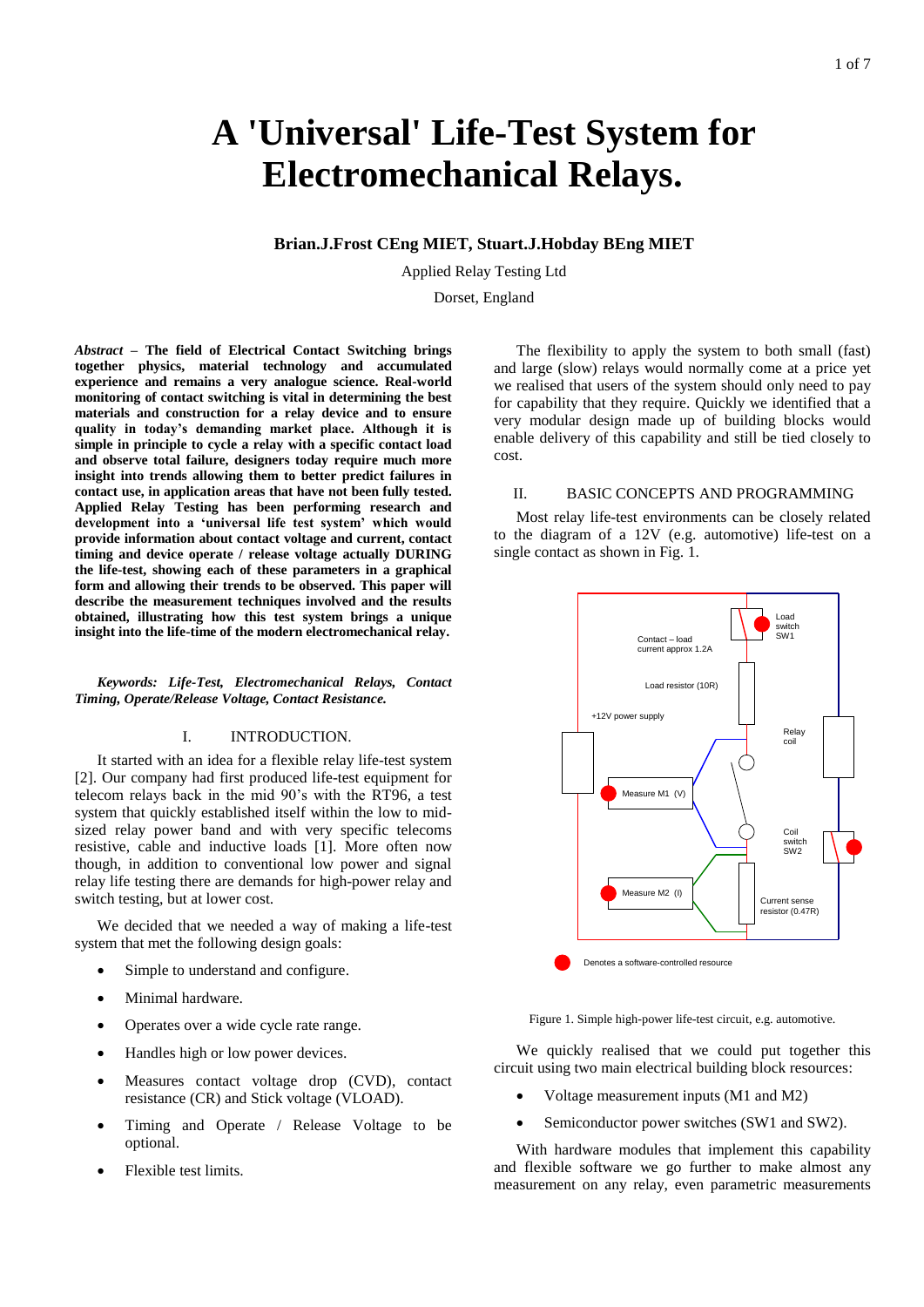such as operate and release voltage or timing measurements. To prove this concept we built a simple prototype system using modular electronics coupled to the two types of I/O shown in Fig. 2 below.



Figure 2. Prototype Life-Test Hardware

The hardware is coupled to a standard PC which runs the Life-Test software. The I/O modules control relay coils and load switching and monitor contact voltage drops. Each contact input is capable of measuring AC or DC in the microvolt range (for the closed state) and up to tens of volts to monitor the open contact state.

Although this I/O is more 'relay-specific' than off-theshelf PC I/O cards, so far we have provided little more than has been constructed as 'home-built' equipment by relay manufacturers. Our goal was to go further to provide a flexible programming environment that would harness the power of the I/O modules without requiring detailed programming or hardware knowledge, thus ideally a technician would be able to program the system.

The key to providing this simplicity was to realise that such a technician would only need to wire contact inputs and switches into a circuit such as Fig. 1 and enter simple cyclebased commands to tell the system how to work with these resources. The rest of the control and data processing could be a pre-written within the 'relay cycling environment' therefore no formal knowledge is required for use.

As an example of this simple setup for (say) a 10 Hz cycle rate measuring CR, the User should only need to tell the system the following actions:

| At time         | <b>Action to perform</b>                 |  |
|-----------------|------------------------------------------|--|
| 0 <sub>ms</sub> | Turn coil on                             |  |
| $20 \text{ ms}$ | <b>Start monitoring CVD</b>              |  |
| $30 \text{ ms}$ | Stop monitoring CVD                      |  |
|                 | $CR := CVD/1.2$                          |  |
| $50 \text{ ms}$ | Turn coil off                            |  |
| $70 \text{ ms}$ | Check $CVD > 90\%$<br>Ω£<br><b>VLOAD</b> |  |

For a life-test to be performed, this series of steps are simply repeated as many times as cycles are required.

It turns out that programming these kind of 'steps' is a familiar operation to those used to working with programmable logic controllers and visual programming languages, and we used this idea to create a simple cyclebased programming environment as shown in Fig. 3 below:



Figure 3. Programming Cycle Time slots

This display represents a single relay cycle – shown above as taking 100ms (a cycle rate of 10 Hz). Within this cycle the User is able to place one or more 'time slots' (shown as the coloured blocks) for example 'Coil Drive' or 'Contact Resistance'. Each time slot is simply a definition for a start and stop time together with the ability to program an event that will be executed at those time points. By entering suitable hardware control commands into these events, the tester hardware can be made to perform its testing in exactly the way that the test circuit requires.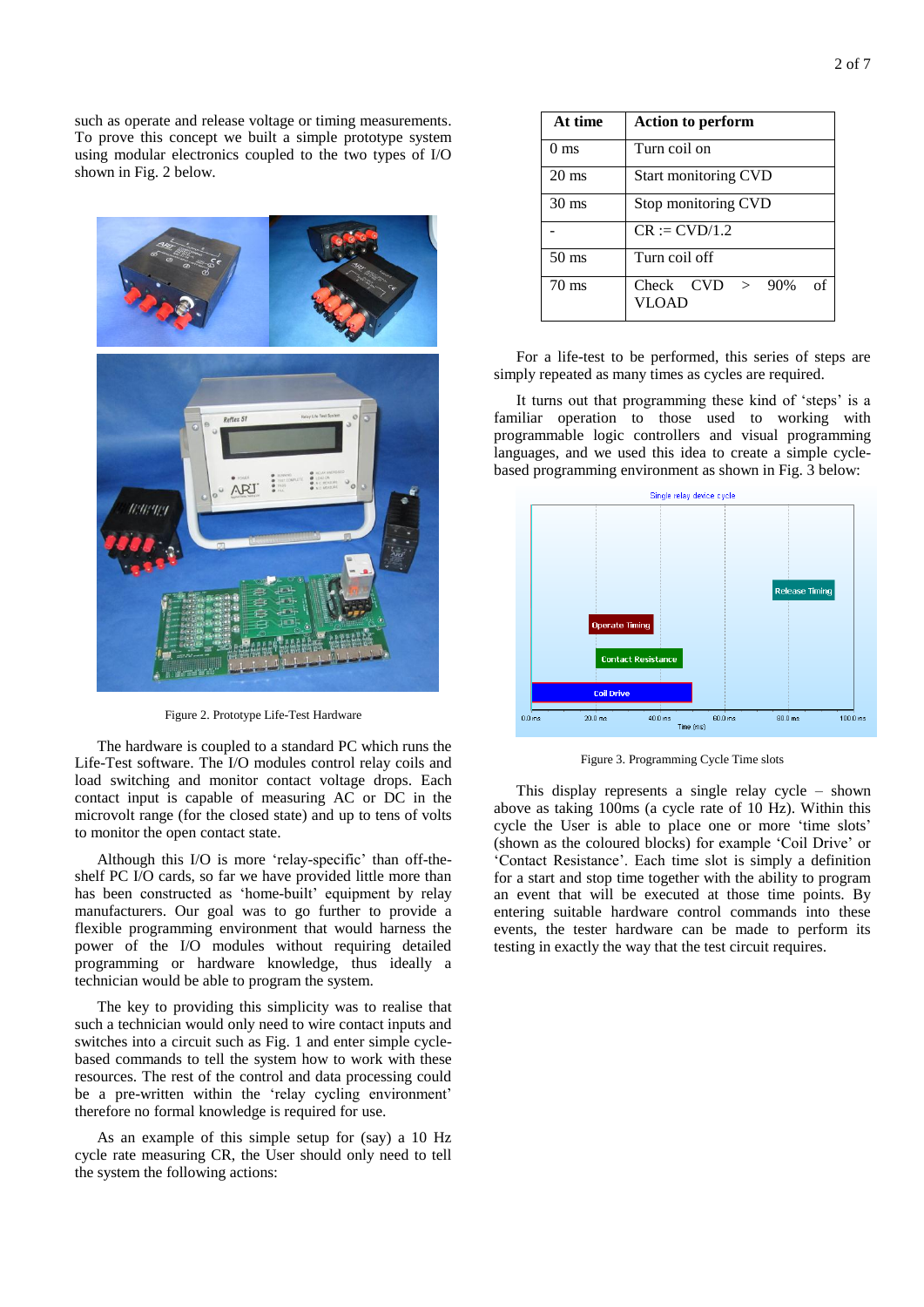For example the relay coil is energised by programming the start event of the 'Coil Drive' time slot as shown in Fig. 4:



Figure 4. Actions at the start of the Coil Drive Time Slot

The three programming lines shown are executed at cycle time 'zero', i.e. the start of the cycle, and perform the following actions:

| Action         | <b>Description</b>                                                                   |
|----------------|--------------------------------------------------------------------------------------|
| M1. Will Close | Tells the contact measure<br>input that it will be monitoring<br>a 'closed' contact. |
| SW1.TrigOn     | Prepare the SW1 (coil drive)<br>switch to close on a trigger<br>pulse.               |
| SC.SysTrig     | Send/issue the trigger pulse.                                                        |

After these actions, the coil will be energised and the relay contacts start to transfer. At the end of the coil drive time slot (50ms), similar actions are executed as shown in Fig. 5. These will remove the coil drive for the remainder of the cycle.



Figure .5 Actions at the end of the Coil Drive Time Slot

With this simple programming concept we now have a flexible way of controlling the relay coil and its cycling.

## III. CONTACT VOLTAGE DROP AND CONTACT RESISTANCE MEASUREMENT.

So far, the actions shown have all been 'outputs'. To monitor the relay contact we use additional time slots to define time points for the monitoring parameters that the hardware already knows how to measure. For example the 'Contact Resistance' time slot defines activity at 20ms (start) and 47ms (stop). The two events are programmed to start and stop the voltage measurement integration as shown in Fig. 6 and Fig. 7:



Figure 6. The Contact Resistance time slot START event

At 20ms (Fig 6) the Contact Resistance time slot instructs the measure input M1 to 'start' its voltage integration. (M1 will be connected across a specific relay contact).



Figure 7. The Contact Resistance time slot STOP event

At 47ms (Fig 7) the Contact Resistance time slot instructs the measure input M1 to 'stop' its voltage integration – after this point, the result of the voltage integration (the contact voltage drop or CVD) is available to the system and is held ready for reading. The time duration between the start and stop is flexible and will determine signal quality and stability of the measurement. If it is an AC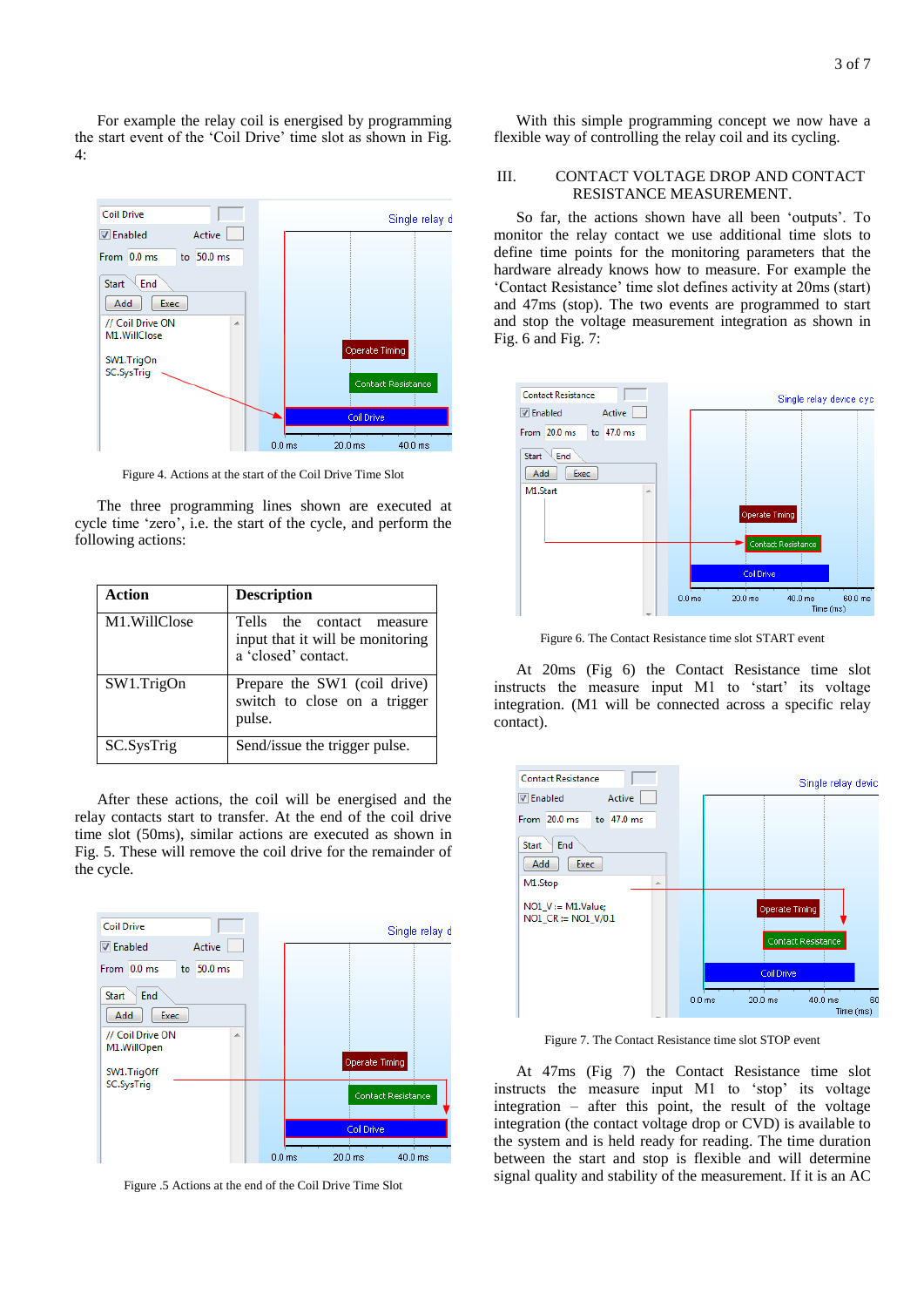signal, this duration will typically be a whole number of line cycle periods.

The next two lines define the results to be displayed and a summary of these actions is shown below.

| Action              | <b>Description</b>                                                                                                                                 |
|---------------------|----------------------------------------------------------------------------------------------------------------------------------------------------|
| M1.Stop             | Tells the contact measure<br>input top stop its voltage<br>integration.                                                                            |
| $NO1$ V:= M1.Value  | Transfer the contact<br>voltage drop result to a<br>life-test 'result sheet'<br>called 'NO1 V'                                                     |
| NO1 $CR:=NO1$ V/0.1 | Use the contact voltage<br>the<br>drop to calculate<br>contact resistance and<br>transfer this to a life-test<br>'result sheet' called<br>'NO1 CR' |

The lines with the  $\div$ = assignment are simple to code but very powerful in the system because for each assignment, a 'result sheet' is created which knows how to display potentially millions of values (one per cycle), compare them with programmed limits and stop the cycling if a failure occurs.

For example, the action of multiple cycle executions of the line 'NO1  $V := M1$ .Value' is to create a unique display of contact voltage drop such as Fig. 8 below which builds over time:



Figure 8. A result sheet from the assignment NO1\_V:= M1.Value

This result sheet plots numbers of test cycles at the bottom against contact voltage in millivolts at the left.

The final program line 'NO1\_CR:=NO1\_V/0.1' is a simple 'Ohms-law' calculation to derive contact resistance from contact voltage drop, using the known 0.1A test current. The assignment of this calculation to 'NO\_CR' creates a second result sheet as shown in Fig. 9:



Figure 9. A result sheet from the assignment NO1\_CR:=NO1\_V/0.1

Note that an alternative way of obtaining contact resistance could be to make TWO measurements, one for contact voltage drop (as above) and a second for contact current (measured across a current shunt resistor). This would be a minor change to the syntax replacing the '0.1' with another measured input value for the shunt resistor voltage.

#### IV. CONTACT TIMING.

Using the same concepts of time slots and flexible events it turns out that measuring and reporting 'contact timing' can be implemented in a very similar way to that of measuring contact voltage drop.

The 'Operate timing' time slot shown in Fig. 10 below need have no 'start' event programmed, only a 'stop' – chosen to be at 38ms – enough time for the contacts to transfer into the operated state. The event programming shows three lines, each of which is a simple assignment for transferring specific hardware measurements into unique result charts: 'time to first edge', 'number of bounces' and 'bounce time'.



Figure 10. Creating three result sheets for the hardware timing results of the contact.

When the cycling starts, the execution of the event creates charts and data just like we saw previously for contact resistance – examples are shown in Fig. 11 and Fig. 12. Note that implementing the measurement of release time values is identical but in the latter half of the relay cycle.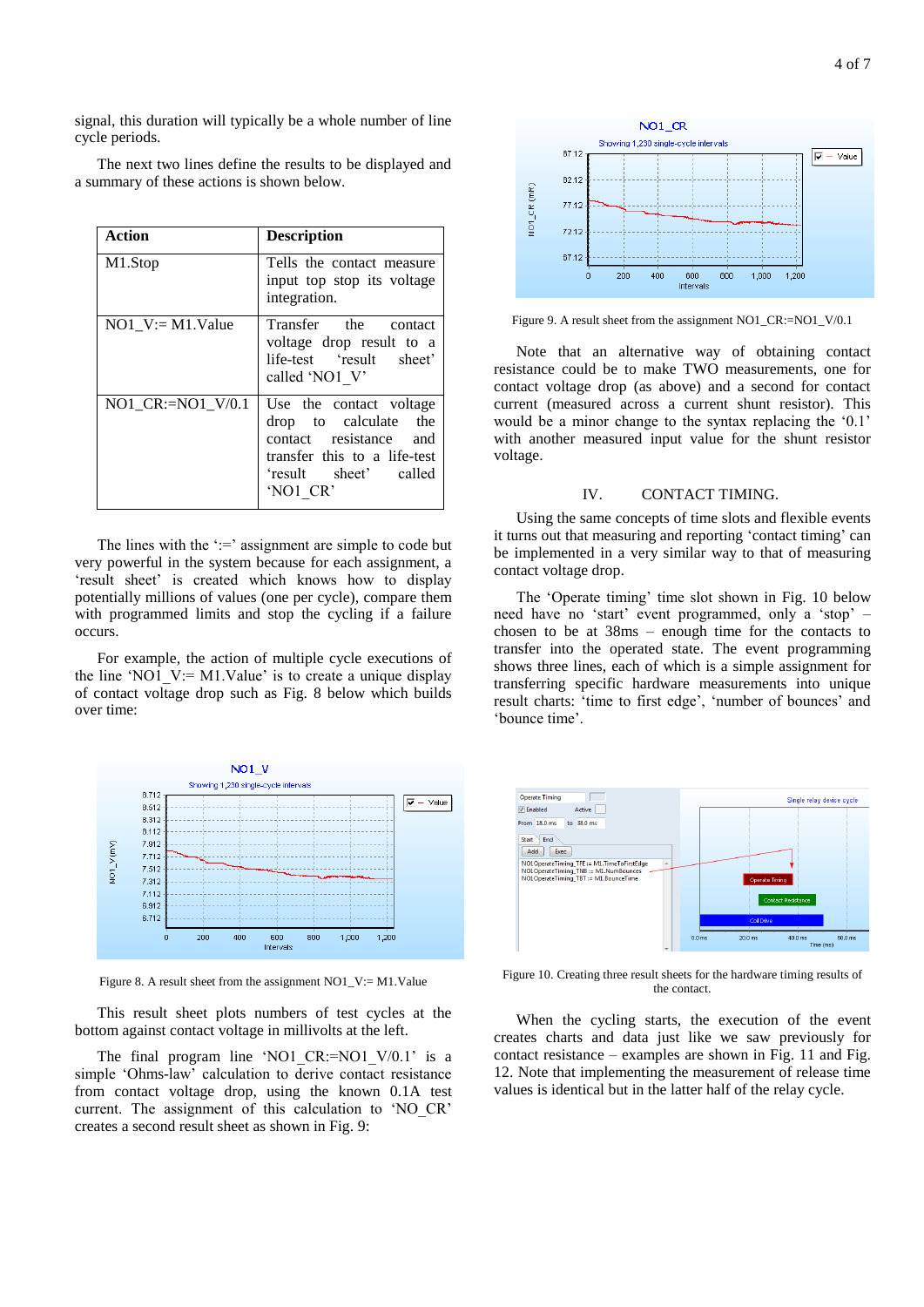

Figure 11. Operate time chart by contact cycles.



Figure 12. Bounce time chart by contact cycles.

Already we can see the benefit of this approach to obtaining life test data. The charts for timing (operate time and bounce time) can be directly compared over life with those for CVD and CR, thus any change in the device behaviour over life will show up on any relevant chart leading to a level of insight much greater than obtained with only simple timing test made before and after a life-test.

## V. USING 'INTERVALS' FOR TESTING AND REPORTING.

The charts displayed above show some 1,000 cycles of test results but in a real world life-test there are usually many more cycles, possibly millions. Each cycle must be tested and yet the charts need only show between 100 and 1,000 data points to convey useful information about performance and trends. This can be achieved by the use of test 'intervals' where chart points are only plotted at the end of each interval rather than for every cycle. Because each cycle is still measured and checked, there are actually three values now to be plotted – min, max and mean for each interval. A typical chart showing interval testing is shown in Fig. 13:



Figure 13. A chart showing the Min, Max and Mean interval results

In this chart the 100 intervals shown are distilled from 1,000 actual test cycles with each interval representing 10 cycles. You can still clearly see useful trend data even with 100 points instead of 1,000. You can see the contact of the tested reed relay heating up under its 100 mA load during the first 15 intervals.

#### VI. OPERATE AND RELEASE VOLTAGE.

To measure operate and release voltage, the interval method of testing is used. A typical method for measuring the operate and release voltage of a relay is to ramp all coil voltages up and down whilst monitoring the contact states. Because this takes some 10-30s to complete it cannot be done on a single-cycle basis but is ideal for testing after each interval, which depending upon the user configuration can take from several minutes to several hours.

To implement the operate and release voltage test at the end of each interval two simple lines are inserted into the 'fixed event' 'interval after end' as shown in Fig. 14:



Figure 14. Programming the system to perform an Operate / Release Voltage test.

When a cycle interval completes the relay cycling pauses and this event is 'executed'. The first line requests the test to be performed, measuring all contacts in parallel to obtain the operate and release voltage value for each contact. The second line obtains the stored result for named contacts and assigns them to a result chart display (there is another configuration page where the ramp parameters are defined once for the entire test).

A typical output from this part of the test is shown in Fig. 15.



Figure 15. Operate Voltage chart by test intervals.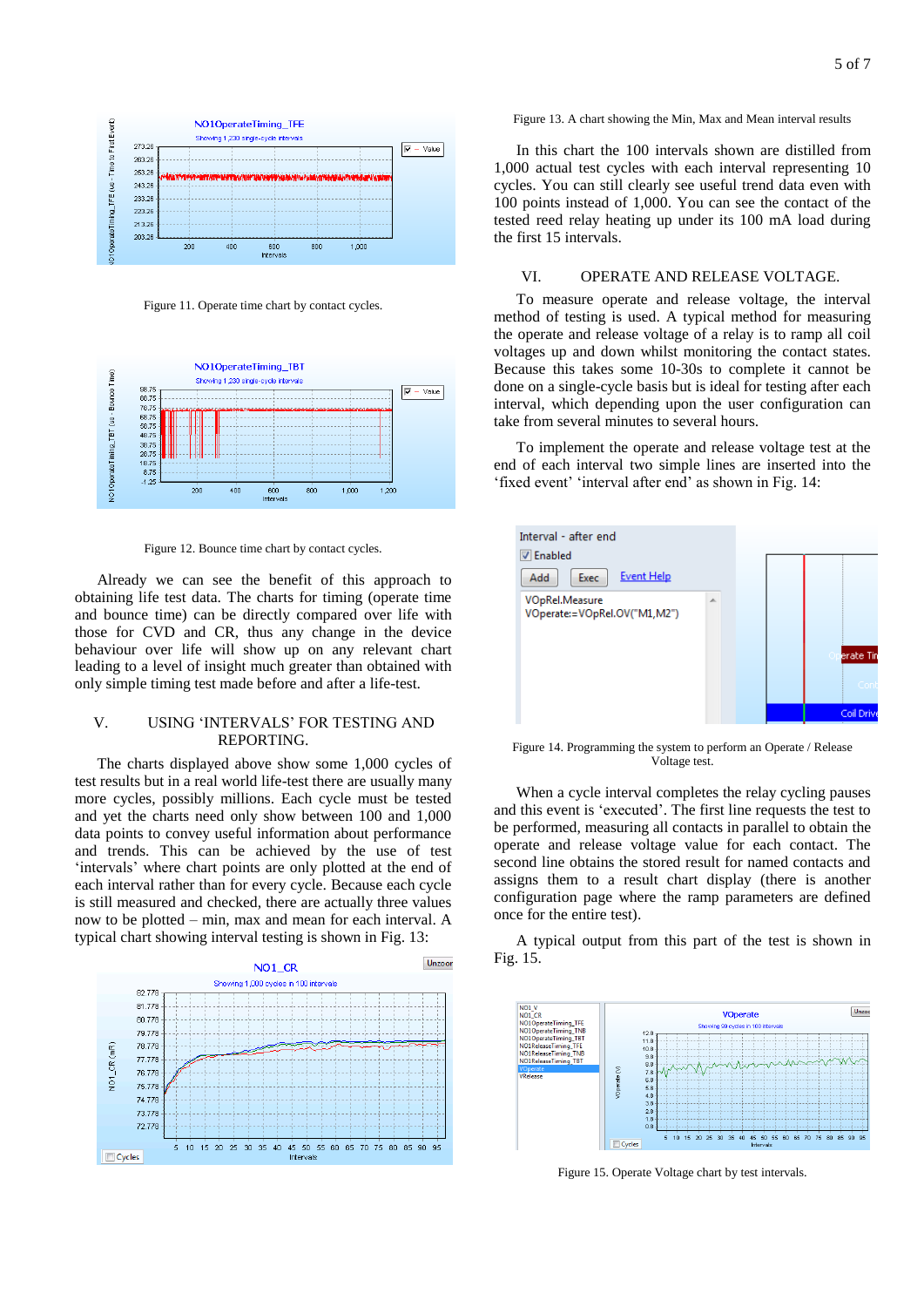The release voltage results are shown in Fig. 16.



Figure 16. Release Voltage chart by test intervals.

You can see from the charts that there is a trend in the operate voltage slightly upwards throughout the test. This may indicate an increase in the relay mechanical pivot friction due to wear – an insight that may not have been as clear if the operate and release voltage was simply measured at the beginning and end of the life test.

## VII. FAILURE DETECTION.

So far, all data has been shown in the form of line charts, but each result sheet can display its numerical data as a line chart, a summary of values (min, max etc) and a distribution chart as shown in Fig. 17.



Figure 17. Each result can display its data in various ways.

In addition, each result sheet has settings for its display format and limits. Other controls allow it to stop the cycling after a specified number of failures. Because these controls are unique to each result sheet, significant flexibility is obtained, for example to program the test to stop on a key change in one specific measured parameter.

### VIII. SIGNAL CONDITIONING AND PROTECTION.

Although it is possible to connect real-world relay contact signals directly into the measurement inputs of the test system we chose to use an architecture where signals first pass through a signal conditioning module. This provides inputs which are fully differential with a commonmode range of up to  $+/-$  400V. An additional benefit of applying this signal conditioning is that cable runs back to the measurement controller have little effect on actual measurement performance since we are emulating the situation that exists with an active oscilloscope probe where

wiring between probe and measurement is far less sensitive to pick-up – a boon when constructing physically large test systems with high cable currents.

The result of this architecture is to create a system that can be 'overlaid' on to an existing high-power life test setup and with a few simple connections, a complete life-test capability created, all with little more than with typical oscilloscope connections.

#### IX. TESTING COMPLEX DEVICES.

Because the cycle programming of input measurements and output switching is very flexible the architecture can be used to program the testing of more complex devices such as that shown in Fig. 18.



Figure 18. Testing a more complex device.

Here, the device is a special relay that has two devices within the same package – relay 'A' and relay 'B'. This style of relay is actually a dual changeover style and is often found driving an automobile window motor in each direction. Testing this device requires that each device is tested individually and that there is no interaction between them. The flexibility of the cycle programming allows for this very easily within the one relay cycle.

## X. DERIVING NEW RESULTS FROM MEASURED DATA.

The ability of the architecture to produce 'derived' results using expressions is highly useful since it permits you to make additional device tests at no cost from your existing measurements. Consider the case where a relay has two parallel contacts and it is known that the matching between the contacts is an important measure of manufacturing quality. You will already be measuring and checking the basic contact resistance of each contact as part of a normal test, but to monitor the matching of the contacts you can simply introduce a new result sheet based on an expression for deriving the contact resistance difference (CRDiff) between the two measured contact resistance values:

$$
CRDiff := CR2 - CR1.
$$
 (1)

The CRDiff' now has its own result sheet together with its limits, so you are now able to program a test that stops on a 'matching failure' of (say) 3mR as well as on a basic contact CR failure that exceeds (say) 25mR.